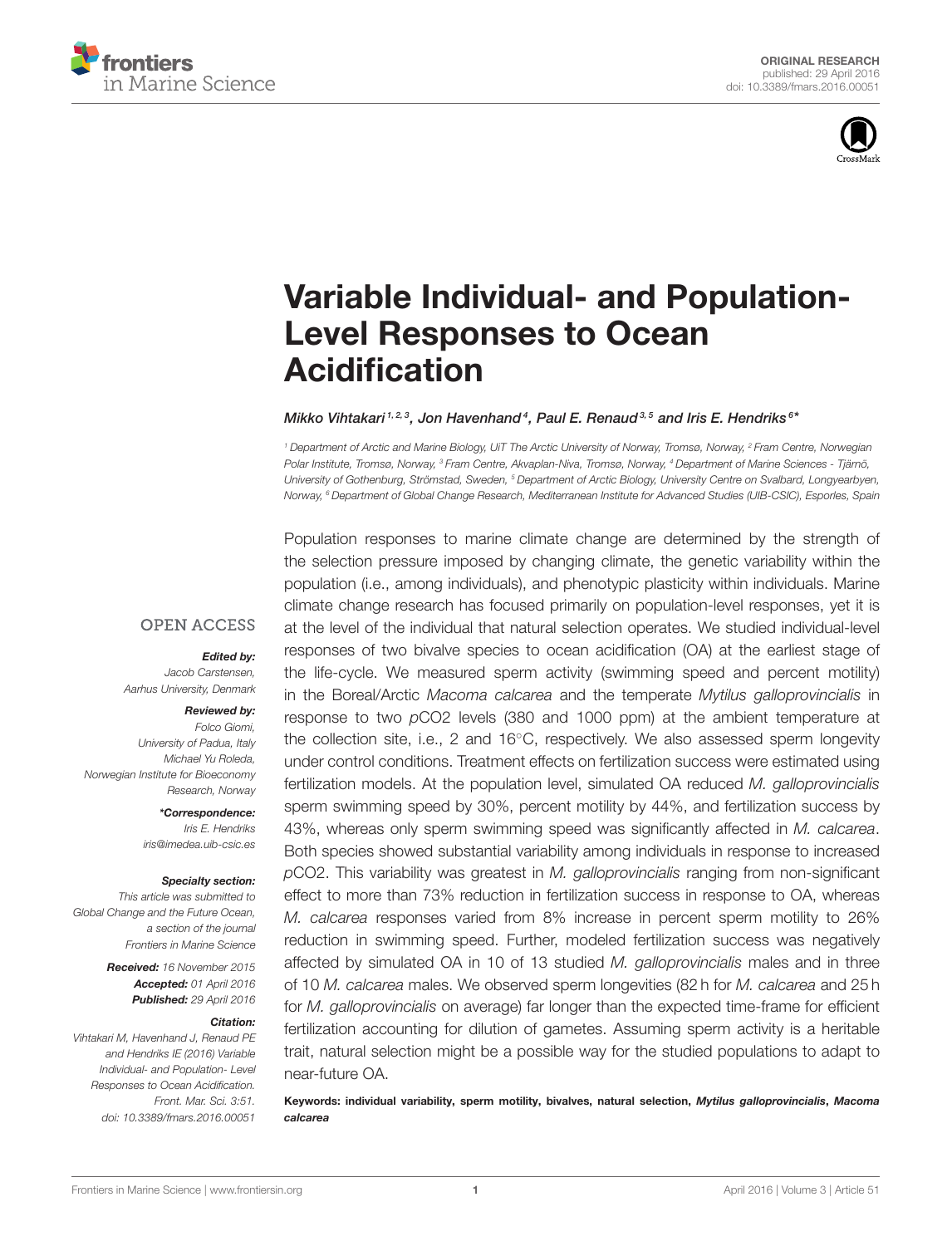# INTRODUCTION

The rate of anthropogenic climate change may be too rapid for sensitive marine taxa to adapt through new genetic mutations. Hence the response of populations to environmental perturbations will be largely determined by pre-existing genetic variability, the magnitude of the selection pressure caused by changing conditions, and plasticity within individuals [\(Gienapp et al., 2008;](#page-9-0) [Hoffmann and Sgró, 2011;](#page-9-1) [Reusch,](#page-10-0) [2014\)](#page-10-0). Therefore, long-term population persistence will not be determined by the average population response, but by the relative responses of different genotypes (Sunday et al., [2011;](#page-10-1) [Schlegel et al., 2012\)](#page-10-2). Genetic variability in traits affected by environmental factors is time-consuming to quantify. Among-individual variability in a measurable trait, however, can give clues as to the initial responses and longer-term adaptability of a population. Average populationlevel responses to environmental perturbations, on the other hand, may indicate the general sensitivity of a population as well as the magnitude of selection pressure caused by these perturbations. Consequently, population- and individuallevel responses provide complementary insights into population vulnerability to future perturbation scenarios.

Most calcifying marine taxa pass through multiple life-stages, each of which may respond differently to selection pressures [\(Kurihara, 2008;](#page-9-2) [Kroeker et al., 2013\)](#page-9-3). Marine broadcastspawners shed their gametes directly into the water column, where fertilization takes place [\(Thorson, 1950\)](#page-10-3), and consequently selection can operate prior to fertilization. Fertilization in broadcast spawners is subject to strong individual selection pressure [\(Yund, 2000\)](#page-10-4), and depends on complex interactions between gamete traits [\(Levitan, 2008;](#page-9-4) [Lotterhos and Levitan,](#page-9-5) [2010;](#page-9-5) [Evans and Sherman, 2013\)](#page-9-6) and the environment [\(Crimaldi,](#page-9-7) [2012;](#page-9-7) [Crimaldi and Zimmer, 2013\)](#page-9-8). These interactions determine which gametes—and hence genotypes—meet and fertilize. Hydrodynamic processes lead to a rapid dilution of gametes causing conditions where gamete concentration may become too low for an efficient fertilization [\(Vogel et al., 1982;](#page-10-5) [Pennington,](#page-10-6) [1985;](#page-10-6) [Denny and Shibata, 1989;](#page-9-9) [Yund, 2000\)](#page-10-4). The location of an individual within a population of sessile broadcast spawners, spawning synchrony, and the advection of gametes cause high variability in life-time reproductive success among individuals [\(Denny and Shibata, 1989;](#page-9-9) [Levitan and Young, 1995;](#page-9-10) [Yund,](#page-10-4) [2000;](#page-10-4) [Himmelman et al., 2008\)](#page-9-11). Nonetheless, gamete traits also affect fertilization success [\(Vogel et al., 1982;](#page-10-5) [Palumbi, 1999;](#page-10-7) [Styan and Butler, 2000\)](#page-10-8). In particular, percent motility and swimming speed of sperm affect gamete encounter-rate at small scales, favoring males with more active sperm (**[Figure 1](#page-1-0)**; Levitan et al., [1991;](#page-9-12) [Levitan, 2000;](#page-9-13) [Styan and Butler, 2000;](#page-10-8) [Crimaldi,](#page-9-7) [2012\)](#page-9-7). Higher swimming speed comes at the cost of reduced longevity, as germ cells have limited energy reserves and few or no homeostatic control mechanisms [\(Levitan, 2000;](#page-9-13) Johnson and Yund, [2004\)](#page-9-14). These processes are influenced by pH and temperature [\(Kupriyanova and Havenhand, 2005;](#page-9-15) Havenhand et al., [2008;](#page-9-16) [Caldwell et al., 2011\)](#page-9-17), and are presumed to be under genetic control. Consequently, these environmental factors are expected to influence fertilization success and thereby have



<span id="page-1-0"></span>substantial influence over the contribution of individuals to the next generation [\(Havenhand et al., 2008;](#page-9-16) [Parker et al., 2009;](#page-10-11) [Schlegel et al., 2012;](#page-10-2) [Van Colen et al., 2012;](#page-10-12) [Albright and Mason,](#page-8-0) [2013;](#page-8-0) [Barros et al., 2013\)](#page-8-1).

In this study, we used sperm swimming speed and percent motility as model traits to compare individual- and populationlevel responses to  $CO<sub>2</sub>$ -induced experimental ocean acidification (OA). We used two bivalve species in the comparison: the chalky macoma (Macoma calcarea, Gmelin, 1791) is an Arctic to North-Atlantic species [\(Pedersen, 1994;](#page-10-13) [WoRMS Editorial Board, 2014\)](#page-10-14), whereas the Mediterranean mussel (Mytilus galloprovincialis, Lamarck, 1819) has a cosmopolitan distribution [\(Gosling,](#page-9-18) [1984;](#page-9-18) [ISSG, 2014\)](#page-9-19). Both of these species are gonochoristic free-spawning broadcasters. Mytilus galloprovincialis is capable of inhabiting the inter-tidal zone where its gametes might experience a variable pH regime with values that may often reach as low as the predicted open ocean mean values for 2100 (pH drop of ∼0.3 units, [Hofmann et al., 2011;](#page-9-20) [Ciais et al., 2013;](#page-9-21) [Duarte et al., 2013;](#page-9-22) but see [Vihtakari et al., 2013\)](#page-10-15). M. calcarea, on the other hand, is solely a sub-tidal species, and the pH experienced by its gametes is presumed to be less variable in the short-term. However, M. calcarea is found in the Arctic waters, where OA will be most pronounced during the coming centuries [\(AMAP, 2013\)](#page-8-2). Sperm activity of M. galloprovincialis has been reported to respond negatively to OA levels projected for 2100 [\(Vihtakari et al., 2013\)](#page-10-15), but to our knowledge, there are no published results on sperm activity or fertilization success for M. calcarea. [Van Colen et al. \(2012\)](#page-10-12) found a significant reduction in average fertilization success with a 0.6 pH unit drop in pH for the related species Macoma balthica, but a non-significant effect at pH levels comparable with this study. Both of those studies, however, focused only on population-level responses and did not consider individual variability. The objectives of this study were to (1) identify whether increased  $pCO<sub>2</sub>$  affects sperm activity at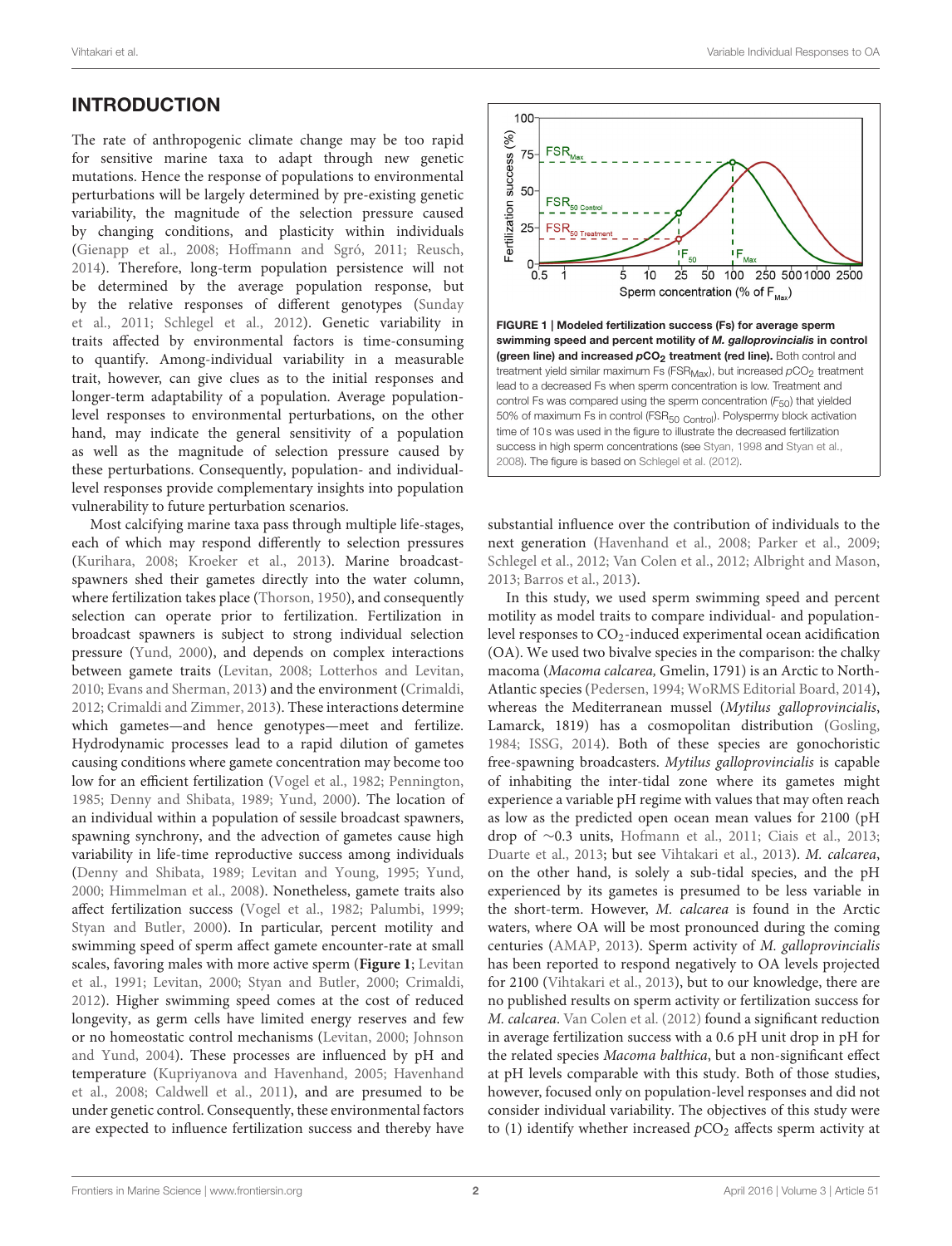the population-level; (2) quantify variation in these effects among individuals and species, and; (3) model the effects on fertilization success using an established fertilization kinetics model (Model S; [Styan and Butler, 2000\)](#page-10-8), a revised version of the popular model by [Vogel et al. \(1982\)](#page-10-5).

## MATERIALS AND METHODS

#### Collection Sites and Animal Handling

Two species of bivalves were used for the experiments: Mediterranean mussel M. galloprovincialis, and Boreal/Arctic M. calcarea, identified as such according to CO1. Studied species were not protected [\(Artsdatabanken, 2014\)](#page-8-3). Mussels were obtained from a commercial mussel farm (Manuel Cabrera e Hijo S.C.P), Mahón, Menorca, Spain (11 and 14 of April 2011). The mussel farm uses spat collectors to gather juveniles from natural populations. Water temperature (SST—Sea Surface Temperature) in the region ranges between on average 13.8◦C in winter (February) and 25.8◦C in summer (August; satellite data from NOAA on [www.seatemperature.org\)](http://www.seatemperature.org) At the time of collection, water temperature was at 15.9◦C with 37.5 salinity (psu). The range of pH in seagrass meadows around the Balearic islands is between 0.11 and 0.24 within the canopy as the plants are metabolically very active [\(Hendriks et al., 2014\)](#page-9-23), while the harvested mussels were in an environment with much more limited fluctuations. Mussels were transported dry but kept humid by air from Menorca to Mallorca. Macoma was collected at a depth of 10–25 m, on 29 March and 5 April 2011, at 69◦ 29′ 50′′N 18◦ 53′ 35′E, in Balsfjorden, Northern Norway. Sampling for Macoma was conducted outside of protected areas using a Norwegian research vessel (R/V Hyas), and therefore no specific permissions were needed. Water temperature in the fjord ranges between 2.5 and 11.5◦C with a salinity range of 14–30 psu (reference sensor in Præbel et al., [2009\)](#page-10-16). M. calcarea were packed in coolers, inserted in incisions in wet (seawater) foam to keep them humid and separated them from the cooler packs on top. They were and transported to Mallorca, Spain, by an airplane the day after collection.

Immediately after transport, upon arrival, the bivalves were transferred to temperature-controlled climate rooms set to 16 ◦C (corresponding to the temperature at the collection site) for M. galloprovincialis and to  $4^{\circ}$ C for *M. calcarea*. Water temperature was further lowered to 2◦C, the temperature during collection, for tanks holding M. calcarea using chillers. Artificial seawater adjusted to the salinity of the collection site (35 ppt for Mytilus, 28 ppt for Macoma) was made by blending a commercial salt mixture (Instant Ocean Sea Salt) with distilled water. This seawater was thoroughly mixed to ensure a complete dissolution of salt and circulated through a UV lamp for at least 24 h before use to reduce bacterial growth. Adults were kept in tanks with artificial seawater bubbled with ambient air. Measurement of sperm activity was conducted within a week of collection using males that appeared to be in good condition judged by active filtering activity and reaction to tactile stimulus.

# Experimental Setup

#### Spawning

Spawning of M. galloprovincialis was induced by a combination of temperature shock (at 22◦C) and fluoxetine [\(Honkoop et al.,](#page-9-24) [1999\)](#page-9-24). In general the mussels started to spawn 30 min after adding fluoxetine, which was then washed away by changing the water to freshly aerated seawater. The mussels were left to spawn for about 30 min. Sperm suspensions from individual males were pipetted from the highest concentrations close to the bottom of the beakers, and transferred to separate Eppendorf tubes. This concentrated solution was mixed with experimental water just before sperm activity experiments (see [Vihtakari et al., 2013\)](#page-10-15). Sperm activity measurements for this species were made within 4.5 h of spawning (**[Table S2](#page-8-4)**). Sperm of M. calcarea was collected by strip-spawning [\(Strathmann, 1987\)](#page-10-17),  $10-35 \mu L$  of sperm was mixed with 1.5 mL of corresponding experimental water leading to an average suspension of 1.58  $\times$  107  $\pm$  4.1  $\times$  105 (SE,  $n =$ 23) sperm mL<sup>-1</sup> across all studied males in the experiment. Sperm activity of M. calcarea was measured within 1h of activation (**[Table S2](#page-8-4)**). Sperm suspensions were held in Eppendorf tubes in incubators set to the relevant treatment temperature (**[Table 1](#page-2-0)**).

| Species and treatment            | $\mathsf{n}$ |               |    | <b>Measured</b>    | Calculated*   |                  |                  |                      |                   |  |  |  |
|----------------------------------|--------------|---------------|----|--------------------|---------------|------------------|------------------|----------------------|-------------------|--|--|--|
|                                  |              |               | s  | pH <sub>NBS*</sub> | $A_{T**}$     | pH <sub>T*</sub> | pCO <sub>2</sub> | $\Omega_{\text{Ca}}$ | $\Omega_{\rm Ar}$ |  |  |  |
| <b>M. CALCAREA (MC)</b>          |              |               |    |                    |               |                  |                  |                      |                   |  |  |  |
| Control                          | 10           | 2             | 28 | $7.94 + 0.01$      | $2575 \pm 19$ | 8.28             | 251              | 3.9                  | 2.4               |  |  |  |
| Acidified                        | 10           | $\mathcal{P}$ | 28 | $7.53 + 0.01$      | $2743 + 14$   | 7.82             | 852              | 1.6                  | 1.0               |  |  |  |
| <b>M. GALLOPROVINCIALIS (MG)</b> |              |               |    |                    |               |                  |                  |                      |                   |  |  |  |
| Control                          | 13           | 16            | 35 | $8.09 + 0.01$      | $3113 + 22$   | 8.24             | 321              | 7.6                  | 4.9               |  |  |  |
| Acidified                        | 13           | 16            | 35 | 7.64               | $3149 + 4$    | 7.80             | 1055             | 3.3                  | 2.1               |  |  |  |
|                                  |              |               |    |                    |               |                  |                  |                      |                   |  |  |  |

<span id="page-2-0"></span>TABLE 1 | Number of males exposed to the treatments (n) and corresponding seawater parameters.

Measured seawater parameters: approximate temperature (T, in °C); salinity (S); average pH measured directly from treatment water using sensors (pH<sub>NBS</sub>, relative to NBS scale, calculated using daily values); and total alkalinity measured from larval cylinders  $(A_T$ , in  $\mu$ mol kg<sup>-1</sup>). Reported error range  $(\pm)$  represents standard error. Given pH value was based on one replicate, if standard error is missing. See *[Table S1](#page-8-5)* for number of replicate samples, and *[Figure S2](#page-8-6)* for an overview of individual values. Calculated seawater parameters using average pH<sub>T</sub> and A<sub>T</sub> values after correcting for treatment temperatures (T) using CO2Calc: pH relative to total scale (pH); pCO2 of seawater (pCO<sub>2</sub>, in µatm); calcite saturation state (Ω<sub>Ca</sub>); and aragonite saturation state (Ω<sub>Ar</sub>). Species abbreviations are given in brackets after each species. \*Corrected for experimental temperature; \*\*Measured at 25°C.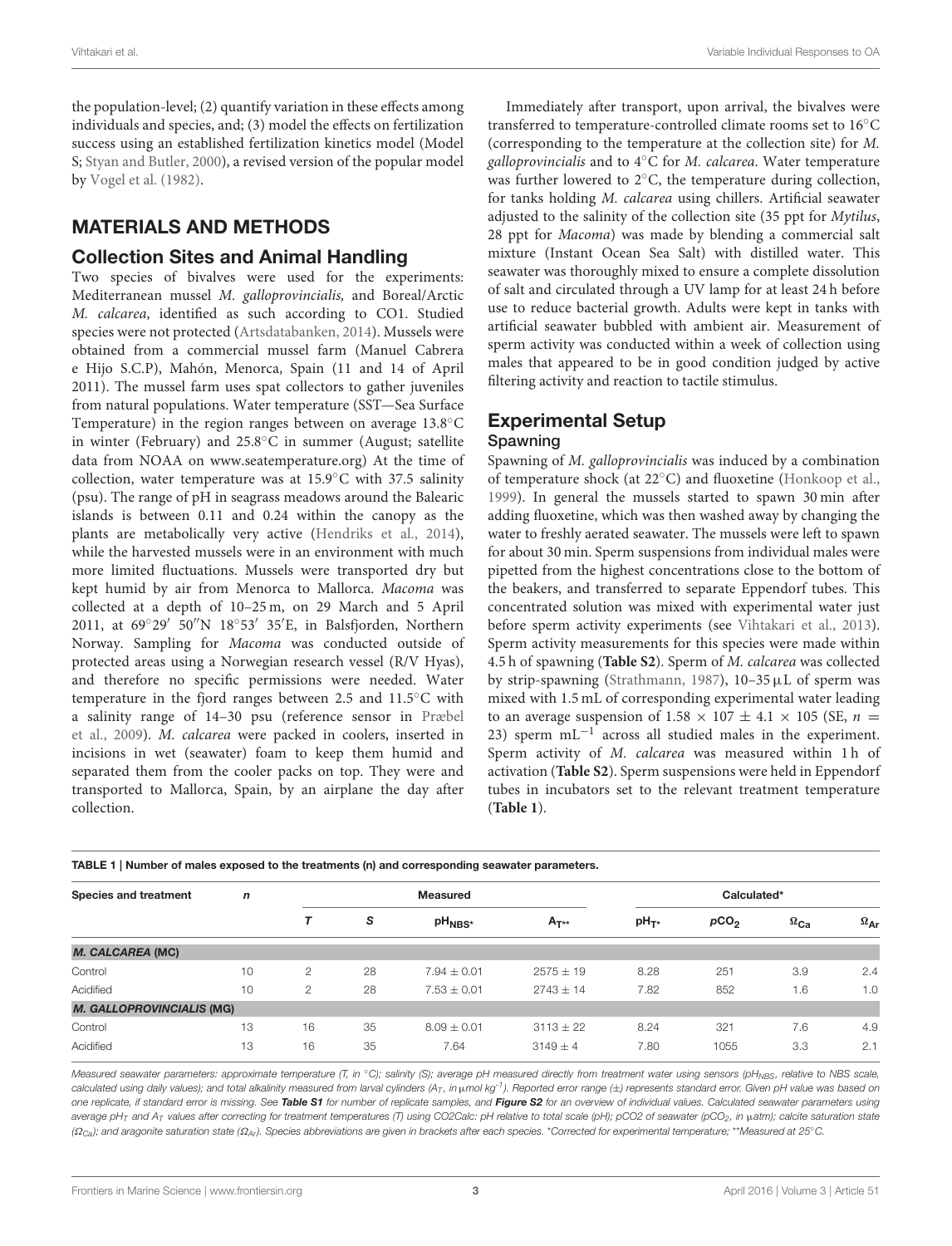#### Experimental Water

We used  $pCO<sub>2</sub>$  with two levels (380 ppm as control treatment and 1000 ppm as acidified treatment) as a predictor variable to assess the effects of simulated ocean acidification on sperm swimming speed and percentage motile sperm (See **Figure S1** for a schematic overview). Sperm activity was measured at the ambient temperature of the collection site of the bivalves, 2◦C for M. calcarea and 16◦C for M. galloprovincialis. The pH of the seawater was manipulated by aerating the seawater with air adjusted to the treatment  $pCO<sub>2</sub>$  to each tank separately. Ambient air was collected via aquarium pumps and passed through soda-lime columns. Precise volumes of  $CO<sub>2</sub>$ -stripped air and CO<sup>2</sup> gas were administrated using mass-flow controllers (Aalborg GFC17) and mixed in a container filled with marbles to achieve the desired  $pCO_2$  concentrations of 380 ppm (control) and 1000 ppm. These values correspond to the annual average atmospheric  $pCO<sub>2</sub>$  level of 2005 [\(Tans and Keeling, 2014\)](#page-10-18) and to the high-end open ocean projected levels for 2100 (Ciais et al., [2013\)](#page-9-21), respectively. pH was measured in the tanks using a spectrophotometer (JASCO 7800) at 25◦C following the standard operating procedure (SOP) 6b [\(Dickson et al., 2007\)](#page-9-25). Total alkalinity (AT) was measured in samples taken for a parallel experiment (see [Vihtakari et al., 2013\)](#page-10-15). Sampled seawater was poisoned with 0.2 ml of saturate solution of HgCl<sub>2</sub> (Merck, Analar) to avoid biological alteration, and AT was determined by open cell titration as described in SOP3b [\(Dickson et al., 2007\)](#page-9-25) with a Metrohm Titrando 808, and Tiamo 2.2 titration software. Certified CO<sub>2</sub> seawater reference material (CRM Batch 101) from the Andrew Dickson lab at UC San Diego was used to evaluate the accuracy of the results. Detailed overview of carbonate chemistry parameters is presented in **Figure S2** and **[Table S1](#page-8-5)**. Temperatureadjusted carbonate chemistry parameters were calculated using average values in **[Table 1](#page-2-0)** and the program CO2Calc (Robbins et al., [2010\)](#page-10-19) (CO<sub>2</sub> constant from [Mehrbach et al., 1973,](#page-9-26) refit by [Dickson and Millero, 1987,](#page-9-27) KHSO<sub>4</sub> formulation from [Dickson,](#page-9-28) [1990\)](#page-9-28).

Water at the corresponding treatment level was collected from 10 L tanks and transferred to 2 L acid-washed and rinsed glass bottles every morning prior to spawning. Additionally to the spectrophotometric pH measurements, pH in the bottles was measured using NIST buffer (pH 4, 7, and 10) calibrated electrodes (Metrohm, 6.0262.100). Sperm activity was measured once or twice per day until no motile sperm cells were observed. Sperm longevity was accessed only under ambient  $CO<sub>2</sub>$  conditions, because we were not able to regulate pH in the Eppendorf tubes for the long time period the beyond initial measurements.

### Measuring Sperm Activity and Fertilization Assays

Sperm swimming speed was determined from replicated digital video clips of sperm suspension (see **[Videos S1](#page-8-7)**, **[S2](#page-8-8)**) using four-chamber slides (Leja, Netherlands). The measurement order of replicates (i.e., control first vs. treatment first) was randomized, and the difference between measurements was 14 min at maximum. Sperm swimming speed (VSL—velocity straight line) was measured for each path in 1 s long video clips using CellTrak 1.3 (Motion Analysis Corp., CA, USA). A motility threshold (definition of when a sperm cell was classified as motile) was determined from sperm speed histograms of single video clips from *control* conditions and set to  $10 \mu m s^{-1}$  for M. galloprovincialis and to  $9 \mu m s^{-1}$  for M. calcarea. Sperm swimming speed was determined for each video clip by averaging the measured sperm path speeds after excluding non-motile sperm. Percent sperm motility was calculated as a percentage of motile sperm in each video clip. Video clips with fewer than 15 and more than 300 sperm paths were excluded from the dataset as these yielded unreliable measurements. The resulting number of replicates varied between 5 and 11 for start measurements (**[Table S2](#page-8-4)**). See [Vihtakari et al. \(2013\)](#page-10-15) for further details about sperm activity measurements. Sperm longevity was estimated as the last observation of continuously swimming sperm for each male under *control* pCO<sub>2</sub> treatment (see [Videos S4](#page-8-9), [S5](#page-8-10)).

#### Numerical Methods

Mean species responses were analyzed by linear mixed-effect models (LMMs) for each species separately using  $pCO<sub>2</sub>$  treatment levels as a fixed effect, male as random intercept, and time from spawning as random slope using the following R notation (see [Bates et al., 2015](#page-8-11) for details):

$$
lmer(y \sim pCO2 + (t | Male))
$$

Where y is the response variable (sperm swimming speed, motility or fertilization success) for each species separately,  $pCO2$  a factor specifying the two  $pCO<sub>2</sub>$  treatment levels, t time from spawning and Male a factor specifying each male. Visual examination of non-transformed response variable (percent sperm motility, swimming speed, and modeled fertilization success) histograms revealed that the distributions on treatment level within each male were approximately normal. Analyses were run with lme4 and lmerTest packages [\(Bates et al., 2015;](#page-8-11) [Kuznetsova et al., 2015\)](#page-9-29) in the R environment [\(R Core Team,](#page-10-20) [2015\)](#page-10-20). The statistical significance ( $\alpha$  = 0.05) of model parameters was estimated primarily from 95% confidence intervals (CIs) for fixed effect slopes, but also expressed using P-values using Satterthwaite approximation for denominator degrees of freedom [\(SAS Technical Report R-101, 1978\)](#page-10-21).

Effects of increased  $pCO2$  and variability among and within males was examined by log-transformed response ratios (LnRR), which were calculated for each male separately using video clips as replicates [\(Hedges et al., 1999;](#page-9-30) [Nakagawa and Cuthill,](#page-10-22) [2007\)](#page-10-22). Response ratios (RR) were back-calculated as described the following equation and expressed as percentages (modified from [Hedges et al., 1999\)](#page-9-30):

$$
RR = 100 \exp \left[ \ln \left( \overline{X}_{Treatment} \right) - \ln \left( \overline{X}_{Control} \right) \right] \%
$$

Where  $\overline{X}$  is the average response. The 95% confidence intervals for response ratios were calculated using t-distribution to account for low sample size (modified from [Hedges et al., 1999\)](#page-9-30):

$$
100 \exp \left( LnRR - t_{\frac{0.05}{2}} \sqrt{\nu} \right) \% \leq RR
$$
  

$$
\leq 100 \exp \left( LnRR + t_{\frac{0.05}{2}} \sqrt{\nu} \right) \%
$$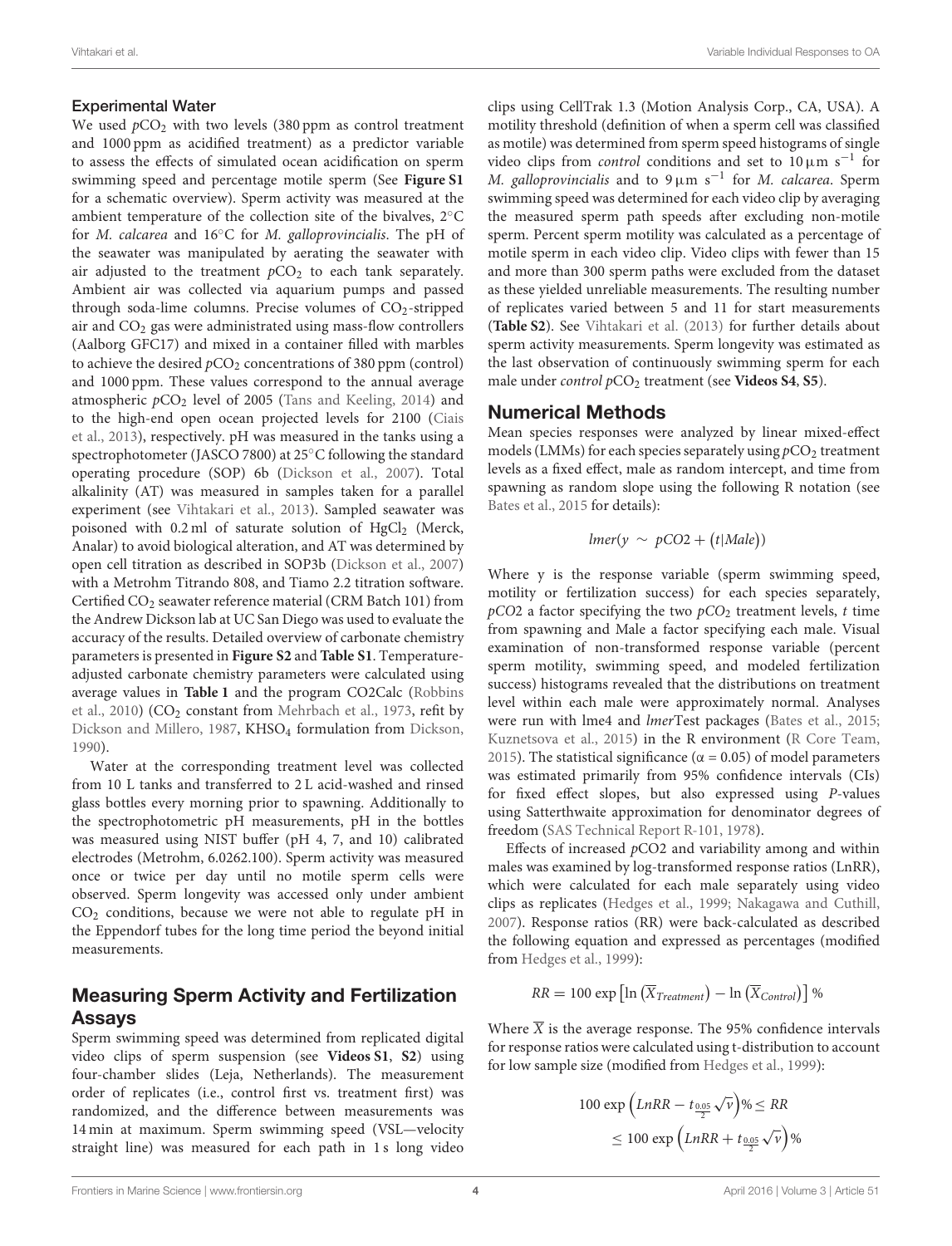where  $t_{0.05/2}$  is the 95% critical cut point for a *t*-distribution with degrees of freedom  $n_{control} + n_{treatment} - 1$ , where n is number of replicates, and v combined variance for treatment and control calculated using following equation from [Hedges et al. \(1999\)](#page-9-30):

$$
\frac{SD_{Treatment}^2}{n_{Treatment} \overline{X}_{Treatment}^2} + \frac{SD_{Control}^2}{n_{Control} \overline{X}_{Control}^2}
$$

Where SD is standard deviation. The equations above are demonstrated as R code in Supplementary Material (**[Datasheet S1](#page-8-12)**). Mean species response ratios were extracted from the linear mixed effect model results using confidence intervals for the fixed effect slope to calculate response ratio confidence intervals.

Fertilization success (Fs) was calculated using Model S [\(Styan,](#page-10-9) [1998;](#page-10-9) [Styan and Butler, 2000;](#page-10-8) [Styan et al., 2008\)](#page-10-10), a revised version of the model by [Vogel et al. \(1982\)](#page-10-5) (**[Figure 1](#page-1-0)**). For all comparisons, model parameters were set to be constant with the exception of sperm swimming speed and egg diameter  $[61 \,\mu \text{m}$  for *M. galloprovincialis* [\(Sedano et al., 1995\)](#page-10-23), and 95µm for M. calcarea [\(Oertzen, 1972\)](#page-10-24)]. The model was run using sperm swimming speed from each replicate video clip after multiplying the initial sperm concentration (S0) by the proportion of motile sperm in each replicate. Afterwards, a mean fertilization model was calculated for each male and treatment. The sperm concentration that yielded 50% of maximum F in control treatments  $(F_{50}$  in **[Figure 1](#page-1-0)**) was chosen to compare fertilization success among treatments. Response ratios were calculated as described above. The fertilization modeling is demonstrated using one of the males as an example in the R code included in Supplementary Material (**[Datasheets S1](#page-8-12)**, **[S2](#page-8-13)**).

### RESULTS

### Water Chemistry

Difference in pH between low (380 ppm, control hereafter) and high  $pCO<sub>2</sub>$  (1000 ppm, acidified hereafter) treatments was stable throughout the study, the average difference in  $pH_T$  being 0.42 for M. calcarea at 2◦C and 0.43 for M. galloprovincialis at 16◦C (**[Figure S2](#page-8-6)**, **[Table 1](#page-2-0)**). Average total alkalinity  $(A_T)$  was 2659  $\mu$  mol kg<sup>-1</sup> or *M. calcarea*, and ranged from 2539 to 2770 µmol kg<sup>-1</sup> (**[Figure S2, Table 1](#page-8-6)**). Average  $A_T$  for *M. galloprovincialis* was 3130 µmol  $kg^{-1}$  ranging between 3010 and 3164 µmol  $kg^{-1}$ . Total alkalinity was significantly higher in acidified treatments compared to *control* treatments for M. calcarea (168 $\mu$ mol kg<sup>-1</sup> on average; Welch Two Sample t-test:  $n = 6$ ,  $t = -7.098$ , df = 3.761,  $p = 0.002$ ; **Figure S2**). There was no significant difference in  $A_T$  values between *acidified* and *control* for *M. galloprovincialis* (Welch Two Sample *t*-test:  $n = 12$ ,  $t = -1.640$ , df = 5.289,  $p = 0.159$ ; **Figure S2**).

### Fertilizing Capacity of Sperm

Fertilization experiments were conducted to examine whether the studied sperm was capable of fertilizing eggs. Sperm from every M. galloprovincialis fertilized eggs successfully and the eggs developed to early trochophore stage, at which point the experiment was terminated. In contrast, M. calcarea did not produce viable embryos. The eggs of this species, which were also stripped, were clearly irregular and immature. Nonetheless, both of the two tested M. calcarea males successfully fertilized eggs, although the eggs did not develop beyond the 8-cell stage.

### Acidification Responses

The population-level effects of increased  $pCO<sub>2</sub>$  on percent sperm motility, and modeled fertilization success of M. calcarea were not significant, while these effects for M. galloprovincialis were significantly negative (**[Figure 2](#page-5-0)**, **[Figure S3](#page-8-14)**). There was substantial variability between males in response to increased  $pCO<sub>2</sub>$  in both species (**[Figure 2](#page-5-0)**). This variability was largest in M. galloprovincialis, with response ratios varying from a nonsignificant 100.5% effect to a tenfold reduction ( $R = 10.1$ %, CIs 5.4–18.7%) in percent sperm motility, and from a non-significant 98.6% to a two-fold reduction ( $R = 39.0$ %, CIs 24.5–61.4%) in sperm swimming speed (**[Figure 2](#page-5-0)**, **[Videos S1](#page-8-7)**, **[S2](#page-8-8)**). Significantly negative  $pCO<sub>2</sub>$  effects on modeled fertilization success were observed in three of 10 M. calcarea males (**[Figure 2E](#page-5-0)**). One M. calcarea male showed a positive effect that was marginally nonsignificant ( $R = 123.5\%$  CIs 99.3–153.5%). Increased  $pCO<sub>2</sub>$  had a significant negative effect on modeled fertilization success in 10 of 13 M. galloprovincialis males (**[Figure 2F](#page-5-0)**). The response ratios varied from 15.3% (CIs 10.3–22.6%) to 83.8% (CIs 67.0–104.7%).

### Sperm Longevity

Sperm longevity was estimated only in control  $pCO<sub>2</sub>$  conditions and at the respective ambient temperature for each species (**[Table 1](#page-2-0)**, **[Figure 3](#page-6-0)**, **[Videos S3](#page-8-15)**, **[S5](#page-8-10)**). Average sperm longevity for M. calcarea [81.7  $\pm$  11.3 h (SE, n = 9)] was longer than that for *M. galloprovincialis*  $[24.7 \pm 3.5 \, \text{h} \, \text{(SE, } n = 13)]$ . Males demonstrated variability in sperm longevity: four M. galloprovincialis males had a markedly shorter sperm longevity (∼10 h) than the rest (25.2−46.8 h, **[Figure 3](#page-6-0)**, **[Table S3](#page-8-16)**). In M. calcarea, sperm longevity among males ranged between 22.5 and 142.6 h (**[Table S3](#page-8-16)**).

# **DISCUSSION**

We observed substantial variability among individuals in response to simulated ocean acidification in both studied species (**[Figure 2](#page-5-0)**). Fertilization modeling predicted a significant negative effect of acidification on fertilization success for the majority of M. galloprovincialis (10 of 13, **[Figure 2F](#page-5-0)**), but only for 3 of 10 M. calcarea males (**[Figure 2E](#page-5-0)**). Among-individual variability in response to OA comparable to that found in M. calcarea has been reported for a sea urchin [\(Schlegel et al., 2012\)](#page-10-2), and an oyster [\(Havenhand and Schlegel, 2009\)](#page-9-31), whereas similar strong variability as seen in M. galloprovincialis was previously observed in a polychaete [\(Schlegel et al., 2014\)](#page-10-25). These results suggest that among-individual variability is likely the norm, rather than an exception, and represents adaptive potential enabling organisms to cope with environmental change. Sperm from males less affected by acidification are likely better adapted to fertilize eggs in a future ocean, and therefore—assuming these beneficial sperm traits are heritable—the offspring of these males will become more abundant in the gene pool [\(Schlegel et al., 2014\)](#page-10-25).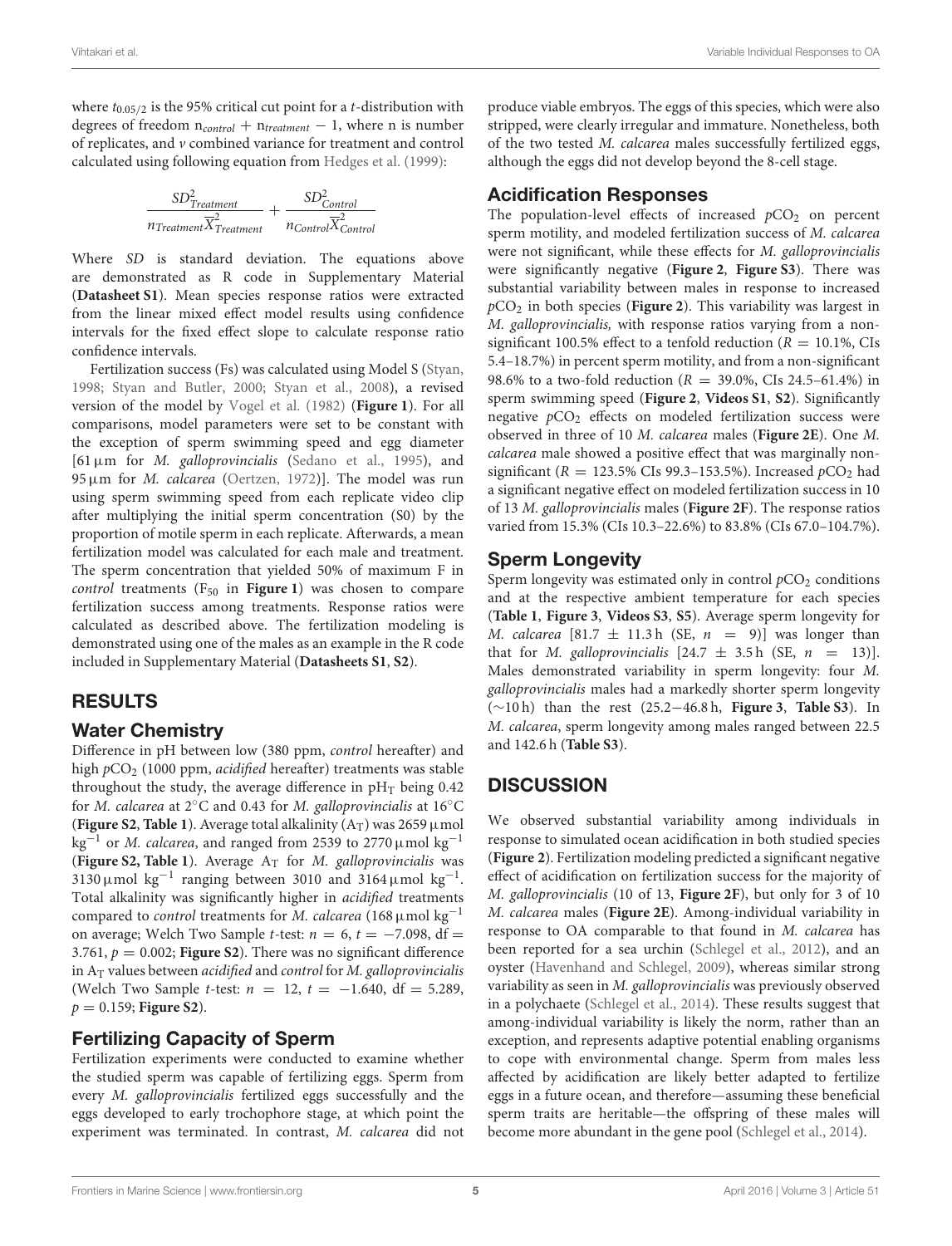

<span id="page-5-0"></span>Simulated ocean acidification (increased  $pCO<sub>2</sub>$  at 16 $°C$ ) had substantial and negative population-level effects on M. galloprovincialis sperm activity, as previously described in [Vihtakari et al. \(2013\)](#page-10-15), and on modeled fertilization success (**[Figure 2F](#page-5-0)**, **[Table 2](#page-6-1)**). In contrast, significant population-level reductions were observed only in sperm swimming speed in M. calcarea at 2◦C (**[Figures 2A,C,E](#page-5-0)**). Interestingly, the response was more negative in the intertidal M. galloprovincialis, whose gametes may already occasionally experience pH values as low as projected for 2100 [\(Ciais et al., 2013;](#page-9-21) [Duarte et al., 2013;](#page-9-22) [Hendriks et al., 2014\)](#page-9-23), than in M. calcarea (**[Figure 2](#page-5-0)**). This could indicate that variable conditions might maintain a higher level of phenotypic variation in the population as several environmental stressors might act simultaneously [\(Sunday et al., 2014\)](#page-10-26), although data on more species are needed to draw such conclusions. In many marine invertebrates sperm are stored immotile in the acidic environment of the testis, which inhibits sperm respiration and metabolism [\(Caldwell et al., 2011;](#page-9-17) [Schlegel et al., 2012;](#page-10-2)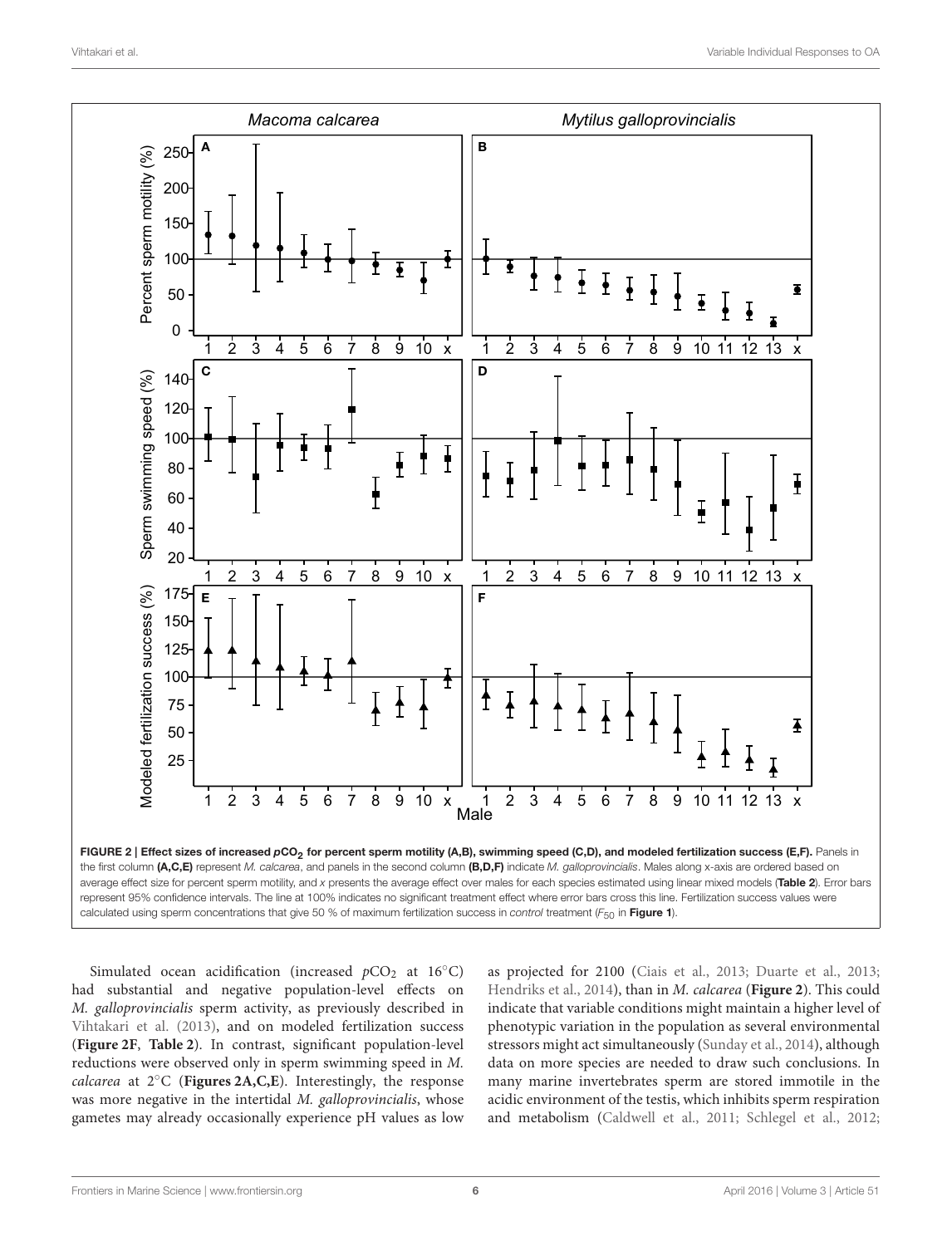Vihtakari et al. Variable Individual Responses to OA

[Alavi et al., 2014\)](#page-8-17). The increase in pH upon release is partly responsible for activation of mitochondria in sea-urchin sperm [\(Christen et al., 1982\)](#page-9-32). Although, sperm activation in marine bivalves appears to be more complex, pH is likely to contribute to sperm activation [\(Alavi et al., 2014\)](#page-8-17). A weaker pH shock due to lower environmental pH could therefore partly explain the lower percentage of motile sperm in the increased  $pCO<sub>2</sub>$  treatment.

[Van Colen et al. \(2012\)](#page-10-12) also found a non-significant decrease in fertilization success of the related species M. balthica at a similar pH reduction ( $\Delta$ pH ∼0.3 units), and a significant 11% reduction in fertilization success at  $\Delta pH$  of 0.6 units. It is possible that the population-level fertilization success in M. calcarea could also be negatively affected by such pH reductions since our modeling results indicate that some individuals were negatively



| affected by the studied 0.3 unit drop in pH (Figure 2E), and             |
|--------------------------------------------------------------------------|
| sperm swimming speed was negatively affected on population               |
| level (Figure 2C). Other acidification effects on fertilization          |
| success of bivalves include a significant reduction for Saccostrea       |
| glomerata starting from a $pCO2$ level projected for the end of          |
| this century (600 ppm; Parker et al., 2009), and a reduction             |
| for Crassostrea gigas at a far-future ∆pH of 0.7 units (Barros           |
| et al., 2013). Havenhand and Schlegel (2009), on the other hand,         |
| found no significant population-level effects on sperm activity          |
| or fertilization success of C. gigas for a pH reduction similar to       |
| that used in this study ( $\sim$ 0.35 units)—a result that is consistent |
| with Barros et al. (2013). Negative population-level effects of OA       |
| on fertilization success appear to be common for echinoderms             |
| (Havenhand et al., 2008; Morita et al., 2010; Schlegel et al.,           |
| 2012; Uthicke et al., 2013), corals (Morita et al., 2010; Albright       |
| and Mason, 2013), and a polychaete (Schlegel et al., 2014)               |
| among free-spawning marine invertebrates, however a positive             |
| effect of OA on sperm activity of a sea urchin has also been             |
| observed (Caldwell et al., 2011). A recent review concludes that         |
| fertilization in benthic marine invertebrates could be relatively        |
| robust to OA (Byrne and Przeslawski, 2013). Considering the              |
| negative effects that have been reported for a wide range of             |
| benthic taxa, and the results of this study, this might not be a         |
| good generalization. Although, it is clear that population-level         |
| effects of OA on fertilization kinetics of marine invertebrates          |
| vary among species, populations, and gamete concentrations, our          |
| results together with the literature suggest that OA is likely to        |
| decrease the sperm performance in a range of benthic marine              |
| invertebrates, potentially resulting to a lower fertilization success    |
| in sperm limited low density populations (Levitan and Petersen,          |
| 1995; Styan, 1998; Levitan, 2000; Albright and Mason, 2013). The         |
| consequences of these reductions are unpredictable considering           |
| the complex fertilization kinetics in marine broadcast spawners          |
| (Denny and Shibata, 1989; Levitan and Young, 1995; Yund, 2000;           |
| Crimaldi and Zimmer, 2013; Evans and Sherman, 2013).                     |
|                                                                          |

Experimental studies are subject to biases that complicate projecting future population responses [\(Vihtakari, 2014\)](#page-10-29). Here the lack of adult acclimation and the use of artificial seawater might have influenced results. Adult acclimation in experimental conditions might affect the responses of offspring to ocean

| <b>Species</b><br>MC. | Variable<br>Motility | Intercept (control) |         |      |               | Slope (treatment) |         |           | <b>Random effect variance</b> |                   |                  |           | Satterthwaite approximations |          |         |  |
|-----------------------|----------------------|---------------------|---------|------|---------------|-------------------|---------|-----------|-------------------------------|-------------------|------------------|-----------|------------------------------|----------|---------|--|
|                       |                      | $\beta_0$<br>34.8   | 95% CIs |      | $\beta_1$     | 95% Cls           |         | Intercept | Time                          | Int-time          | <b>Residuals</b> | <b>SE</b> | df                           |          | р       |  |
|                       |                      |                     | 24.8    | 44.7 | 0.1           | $-3.8$            | 4.0     | 634.4     | 2335.3                        | $-968.4$          | 88.8             | 2.0       | 27.0                         | 0.05     | 0.959   |  |
|                       | Speed                | 39.3                | 32.4    | 46.2 | $-5.2$        | $-8.6$            | $-1.8$  | 808.3     |                               | $2718.7 - 1379.1$ | 53.2             | 1.7       | 44.6                         | $-2.99$  | 0.004   |  |
|                       | Fertilization        | 50.3                | 46.6    | 54.0 | $-0.4$        | $-4.7$            | 3.8     | 25.5      | 8.6                           | $-14.8$           | 190.0            | 2.2       | 143.7                        | $-0.20$  | 0.844   |  |
| <b>MG</b>             | Motility             | 46.7                | 41.0    | 52.5 | $-19.9$       | $-23.0$           | $-16.9$ | 2347.0    | $.6 \overline{)}$<br>151      | $-596.6$          | 151.2            | 1.6       | 237.5                        | $-12.77$ | < 0.001 |  |
|                       | Speed                | 31.0                | 28.2    | 33.8 |               | $-9.4 -11.4$      | $-7.4$  | 292.1     | 13.9                          | $-63.8$           | 64.7             | 1.0       | 238.2                        | $-9.25$  | < 0.001 |  |
|                       | Fertilization        | 49.4                | 46.3    | 52.4 | $-21.6 -24.4$ |                   | $-18.8$ | 74.2      | 7.5                           | $-20.9$           | 118.0            | 1.4       | 220.7                        | $-15.16$ | < 0.001 |  |

<span id="page-6-1"></span><span id="page-6-0"></span>TABLE 2 | Linear mixed-effects model results.

Treatment pCO<sup>2</sup> was used as fixed effect, male and time from spawning as random effects. The model was run separately for each species (MC, M. calcarea; MG, M. galloprovincialis).  $β_0$  indicates the intercept for control (in %,  $μm s<sup>-1</sup>$  and % for sperm motility, swimming speed, and modeled fertilization success, respectively) and  $β_1$  the mean effect (slope) compared to  $β<sub>0</sub>$ . P-values were estimated using Satterthwaite approximations.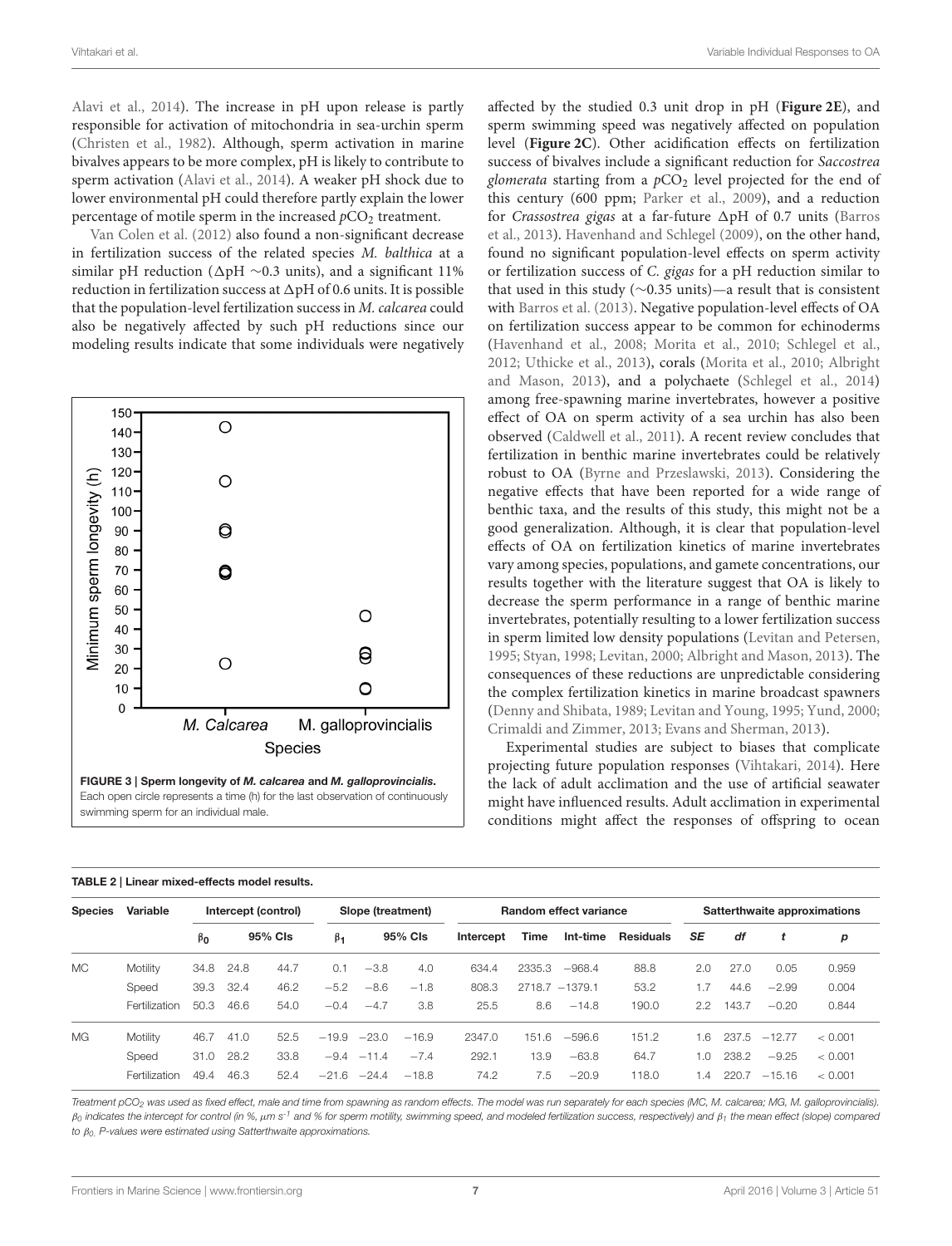acidification through transgenerational plasticity [\(Miller et al.,](#page-10-30) [2012;](#page-10-30) [Parker et al., 2012;](#page-10-31) [Dupont et al., 2013\)](#page-9-34) as gametes inherit nutrition and other bioactive materials from their parents [\(Munday et al., 2013;](#page-10-32) [Salinas et al., 2013\)](#page-10-33). Since we did not acclimatize studied males, we cannot assess the possible consequences of such effects. Furthermore, the use of artificial seawater led to 500–700 µmol kg<sup>-1</sup> higher total alkalinity (A<sub>T</sub>) than measured for the Mediterranean for M. galloprovincialis [\(Millero et al., 1979;](#page-10-34) [Gazeau et al., 2005;](#page-9-35) [Schneider et al., 2007;](#page-10-35) but see [Vihtakari et al., 2013\)](#page-10-15), and 200–400  $\mu$ mol kg<sup>-1</sup> higher than published  $A_T$  values for the Barents Sea [\(Chierici et al.,](#page-9-36) [2012\)](#page-9-36) for M. calcarea. Despite this, measured pH and calculated seawater  $pCO<sub>2</sub>$  values were within the range projected for 2100 in the acidified treatment [\(Gattuso and Lavigne, 2009;](#page-9-37) Ciais et al., [2013\)](#page-9-21) and within the range of current values for the control treatment [\(Millero et al., 1979;](#page-10-34) [Murphy et al., 2001\)](#page-10-36). Temperature could also influence the responses to OA (Byrne et al., [2009,](#page-8-19) [2010;](#page-9-38) [Parker et al., 2009;](#page-10-11) [Vihtakari et al., 2013\)](#page-10-15), and therefore the observed responses could have been different had we considered the combined effects of OA and global warming in our experimental design. Manipulating temperature would be a logical next step, as OA and temperature will change both in the future. Results of experimental studies should be interpreted with the understanding that no single experiment can accurately assess the consequences of future perturbations to biota under climate change. Instead, these experiments add to the growing body of evidence that ocean acidification might have complex consequences to marine ecosystems.

Sperm longevities estimated for *M. calcarea* (82 h at  $2°C$ on average, **[Figure S3](#page-8-14)**) and M. galloprovincialis (25 h at 16◦C) in this study are remarkably long considering that effective fertilization is expected to occur within minutes from spawning due to rapid dilution of gametes (Pennington, 1985; Denny and Shibata, [1989;](#page-9-9) [Yund, 2000\)](#page-10-4). Long lasting sperm has been previously reported in bivalves: [Powell et al. \(2001\)](#page-10-37) found that sperm of the Antarctic bivalve Laternula elliptica were capable of fertilizing eggs more than 90 h after spawning at ∼0°C. The highest sperm longevity values in this study (4–6 days for M. calcarea) were of a similar order of magnitude than those found by [Alavi et al. \(2014\)](#page-8-17) for Pacific oyster C. gigas (4–6 days), Manila clam Ruditapes philippinarum (∼7 days), and Japanese scallop Patinopecten yessoensis (2–4 days), all at room temperature. Previous longevities reported for near-shore bivalves are considerably shorter Mytilus edulis: >5 h (Levy and Couturier, [1996\)](#page-9-39); Cerastoderma edule: 4–8 h (André and Lindegarth, [1995\)](#page-8-20). Sperm longevity, i.e., the time that sperm remain motile (**[Figure 3](#page-6-0)**, **[Videos S1](#page-8-7)**, **[S3](#page-8-15)**–**[S5](#page-8-10)**), however, does not measure the fertilization capability of sperm and consequently might lead overestimating the actual effectiveness of sperm to fertilize eggs. In this study, sperm reached the immotile state after an average of 9 days for M. calcarea and within 38 h for M. galloprovincialis. Filming sperm motility requires relatively high sperm concentrations. The extreme longevities could partly be explained by the high concentration of studied sperm, which could lead to sperm being restricted by space and therefore not swimming as actively as in the field [\(Johnson and Yund, 2004\)](#page-9-14). Also reduced motility caused by sperm cells sedimenting at the bottom of Eppendorf tubes could decrease the amount of energy consumed compared to the natural environment. Nevertheless, bivalve sperm might stay active far longer than the time-frame of efficient fertilization [\(André and Lindegarth, 1995;](#page-8-20) Powell et al., [2001;](#page-10-37) [Alavi et al., 2014\)](#page-8-17) due to hydrodynamic processes leading to a rapid dilution of gametes [\(Denny and Shibata, 1989;](#page-9-9) [Levitan and Petersen, 1995;](#page-9-33) [Yund, 2000\)](#page-10-4). This is an interesting observation and poses a question whether sperm longevity could be of an advantage in certain conditions. [Powell et al. \(2001\)](#page-10-37) suggested that long-lived sperm could increase the effectiveness of synchronized mass spawning events in L. elliptica by allowing time for sperm densities to reach the levels needed for high fertilization success. Although this hypothesis could also apply for M. galloprovincialis and M. calcarea, there is currently not enough field-data to identify the potential reasons for sperm remaining active longer than the dilution of gametes.

### CONCLUDING REMARKS

Ocean acidification negatively affected sperm swimming speed, percent motility and modeled fertilization success in M. galloprovincialis on a population-level. There was a substantial among-male variability in these responses varying from statistically non-significant to a 90% reduction among M. galloprovincialis males. Among-male variability in M. calcarea males ranged from significantly positive in percent sperm motility to a  $>$  26% reduction in swimming speed.

Population-level responses may be useful for detecting traits that are vulnerable to climate change, but they tell us little about the adaptive capacity of a population to future conditions. The key determinant for a species' success in the future ocean is the extent of genetic variability in traits that are susceptible to climate change. Inter-individual variability could, thus, mitigate the effects of climate change on future populations (Sunday et al., [2011;](#page-10-1) [Schlegel et al., 2014\)](#page-10-25). Inter-individual variability is likely the norm, rather than an exception, and the responses of populations in the future may therefore differ from the average response of a population today. Nonetheless, the longterm effects of strong selection for acidification on population (and species) viability are difficult to predict. Importantly, there are no data linking robustness of sperm performance under environmental change in a single parameter, such as pH, to robustness of the resulting individual during the remainder of its life-cycle. Reduced individual-variability through selection may have negative consequences for adaptability to ocean acidification during other phases of the life-cycle, or other stressors altogether. The possibility that gamete, larval, and adult robustness are co-evolved is exciting and deserves further attention.

### AUTHOR CONTRIBUTIONS

IH was in charge of the experimental water treatments, and analysis of the carbonate system, MV performed sperm measurements, and analyzed the data, PR, JH, IH, and MV designed the experiment and wrote the manuscript.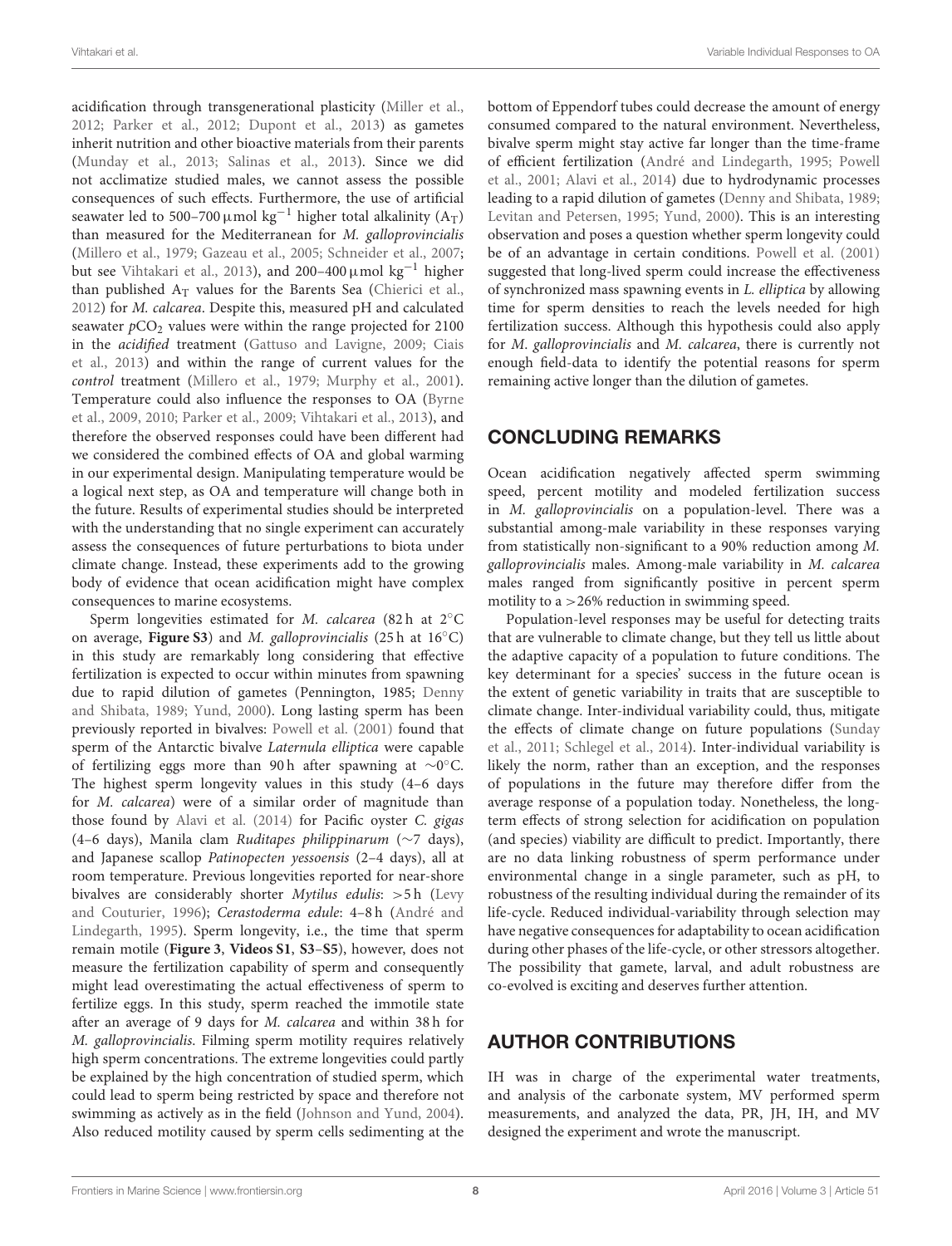### ACKNOWLEDGMENTS

We express our gratitude to Martina Jönsson, Johnna Holding, Inés Mazarassa, Clara Gallego, and Regino Martinez for their invaluable help in the laboratory, Carlos M. Duarte for support and guidance, which made this research possible, Haakon Hop for helpful comments on earlier versions of the manuscript, Roar Lorentsen and Peter Leopold for help with bivalve collection, and Marianne Frantzen for loan of camera equipment and guidance with sperm motility assessment. We also want to thank the Stack Exchange community for help in implementing the statistical analyses. This research was financed through the EU 7th Framework Program project Arctic Tipping Points (contract number FP7-ENV-2009-226248; [http://www.eu-atp.](http://www.eu-atp.org) [org;](http://www.eu-atp.org) PER IEH), the Fram Centre Ocean Acidification Flagship (PER), and partly by a Linnaeus-grant from the Swedish Research Councils VR and Formas (JNH) of the Linnaeus Centre for Marine Evolutionary Biology [\(http://www.cemeb.science.gu.se\)](http://www.cemeb.science.gu.se).

### SUPPLEMENTARY MATERIAL

The Supplementary Material for this article can be found [online at: http://journal.frontiersin.org/article/10.3389/fmars.](http://journal.frontiersin.org/article/10.3389/fmars.2016.00051) 2016.00051

<span id="page-8-5"></span>Table S1 | Water chemistry sample overview over studied males. The first two letters in Male column represent the species (see [Table 1](#page-2-0) for the species abbreviations) and the number the male number from [Figure 1](#page-1-0). S, measured salinity in treatment tanks; pH<sub>NBS</sub>, sensor measurement directly from treatment water; pH<sub>T</sub>, spectrophotometer measurement from storage tanks; and A<sub>T</sub>, total alkalinity measurement from larval cylinders. A number in p ${\sf H}_{\sf NBS}$ , p ${\sf H}_{\sf T}$ , and  ${\sf A}_{\sf T}$ columns represent the number of replicate measurements. Missing values indicate that measurement was not conducted. Results of the measurements are presented in [Table 1](#page-2-0).

<span id="page-8-4"></span>Table S2 | Experimental data averaged over males. The first two letters in Male column represent the species (see [Table 1](#page-2-0) for the species abbreviations) and the number the male number from **[Figure 1](#page-1-0)**.  $pCO_2$ , air  $pCO_2$  level; T, temperature ( $°C$ ); pH<sub>NBS</sub>, pH in NBS scale; Time, average time from spawning when measurements were conducted (min); C, sperm concentration at the beginning of measurements (sperm  $\mu L^{-1}$ ); and n, number of replicate film clips included in the analyses. Average and standard deviation for percentage sperm motility (Motility, %), sperm swimming speed (Speed, µm s−1), and number of sperm paths (Paths) per replicate film clip are given in x and  $\sigma$  columns respectively.

#### **REFERENCES**

- <span id="page-8-17"></span>Alavi, S. M. H., Matsumura, N., Shiba, K., Itoh, N., Takahashi, K. G., Inaba, K., et al. (2014). Roles of extracellular ions and pH in 5-HT-induced sperm motility in marine bivalve. Reproduction 147, 331–345. doi: 10.1530/REP-13-0418
- <span id="page-8-0"></span>Albright, R., and Mason, B. (2013). Projected near-future levels of temperature and pCO2 reduce coral fertilization success. PLoS ONE 8:e56468. doi: 10.1371/journal.pone.0056468
- <span id="page-8-2"></span>AMAP (2013). AMAP Assessment 2013: Arctic Ocean Acidification. Technical report, Oslo: Arctic Monitoring and Assessment Programme (AMAP). Available online at: [http://www.amap.no/documents/doc/amap-assessment-](http://www.amap.no/documents/doc/amap-assessment-2013-arctic-ocean-acidification/881)[2013-arctic-ocean-acidification/881](http://www.amap.no/documents/doc/amap-assessment-2013-arctic-ocean-acidification/881)
- <span id="page-8-20"></span>André C., and Lindegarth, M. (1995). Fertilization efficiency and gamete viability of a sessile, free-spawning bivalve, Cerastoderma edule. Ophelia 43, 215–227. doi: 10.1080/00785326.1995.10429833

<span id="page-8-16"></span>Table S3 | Longevity data for [Figure 3.](#page-6-0) Columns from the left: Species, corresponding species (see [Table 1](#page-2-0) for the species abbreviations); Male, the male number from [Figure 1](#page-1-0), and x indicates species average; Time, time of the last observation of continuously swimming sperm in hours.

<span id="page-8-7"></span>Video S1 | Video clip of *M. galloprovincialis* (MG10) sperm under control conditions during initial sperm activity measurements. The video clip shows continuously swimming sperm in good condition.

<span id="page-8-8"></span>Video S2 | Video clip of *M. galloprovincialis* (MG10) sperm under increased *p*CO2 during initial sperm activity measurements. Sperm is clearly affected by the treatment (compare with [Video S1](#page-8-7)).

<span id="page-8-15"></span>Video S3 | Video clip of *M. galloprovincialis* (MG3) sperm under control conditions 46 h after induced spawning. The video clip shows several continuously swimming sperm cells.

<span id="page-8-9"></span>Video S4 | Video clip of *M. calcarea* (MC5) sperm under control conditions during the initial measurements. The video clip shows several continuously swimming sperm cells in good condition.

<span id="page-8-10"></span>Video S5 | Video clip of *M. calcarea* (MC5) sperm under control conditions 115h after extraction of gametes. One cell adjacent to the lower left corner is swimming continuously. Many cells are still swimming, although not as continuously as in [Video S4](#page-8-9), and therefore not recorded as "continuously swimming sperm."

#### <span id="page-8-12"></span>Datasheet S1 | Code S1.

#### <span id="page-8-13"></span>Datasheet S2 | Code S2.

Figure S1 | Experimental setup. On the left gas-mixture, with  $CO<sub>2</sub>$  bottle, sodalime, Mass Flow Controllers (MFCs) producing gas mixtures with 380 and 1000 ppm CO<sub>2</sub>. In the middle storage conditions for M. calcarea and Mytilus edulis in separate climate rooms and on the right conditions in which the water used during the video trials was stored. Green for 380 ppm and red for 1000 ppm  $CO<sub>2</sub>$  gas/water.

<span id="page-8-6"></span>Figure S2 | Water pH (A,B) and total alkalinity (AT; C) during the study. Circles represent *control* and triangles *acidified* treatments. (A) pH sensor values measured directly from treatment water (relative to NBS scale). (B) Water pH values measured from storage tanks using spectrophotometer (relative to total scale). (C) Water AT (mmol  $kq^{-1}$ ) values measured from larval cylinders. Vertical lines represent days with sperm activity assessments. Individual males from [Figure 1](#page-1-0) are specified on top of the graph.

<span id="page-8-14"></span>Figure S3 | Raw data used to calculate the effect sizes [\(Figure](#page-5-0) 2). (A,B) percent sperm motility, (C,D) sperm swimming speed, and (E,F) modeled fertilization success. Panels in the first column (A,C,E) represent M. calcarea, and panels in the second column  $(B,D,F)$  indicate M. galloprovincialis. Lines between points mark individuals and error bars show standard error of mean. Green indicates control  $pCO_2$  treatment, while red increased  $pCO_2$  treatment.

- <span id="page-8-3"></span>Artsdatabanken (2014). The Norwegian Red List for Species. Trondheim: Artsdatabanken. Available online at:<http://www.artsdatabanken.no/> (Accessed June 31, 2014).
- <span id="page-8-11"></span>Bates, D., Mächler, M., Bolker, B., and Walker, S. (2015). Fitting linear mixedeffects models using lme4. J. Stat. Soft. 67, 1–48. doi: 10.18637/jss.v067.i01
- <span id="page-8-1"></span>Barros, P., Sobral, P., Range, P., Chícharo, L., and Matias, D. (2013). Effects of sea-water acidification on fertilization and larval development of the oyster Crassostrea gigas. J. Exp. Mar. Biol. Ecol. 440, 200–206. doi: 10.1016/j.jembe.2012.12.014
- <span id="page-8-19"></span>Byrne, M., Ho, M., Selvakumaraswamy, P., Nguyen, H. D., Dworjanyn, S. A., and Davis, A. R. (2009). Temperature, but not pH, compromises sea urchin fertilization and early development under near-future climate change scenarios. Proc. R. Soc. Lond. B Biol. Sci. 276, 1883–1888. doi: 10.1098/rspb.2008.1935
- <span id="page-8-18"></span>Byrne, M., and Przeslawski, R. (2013). Multistressor impacts of warming and acidification of the ocean on marine invertebrates' life histories. Integr. Comp. Biol. 53, 582–596. doi: 10.1093/icb/ict049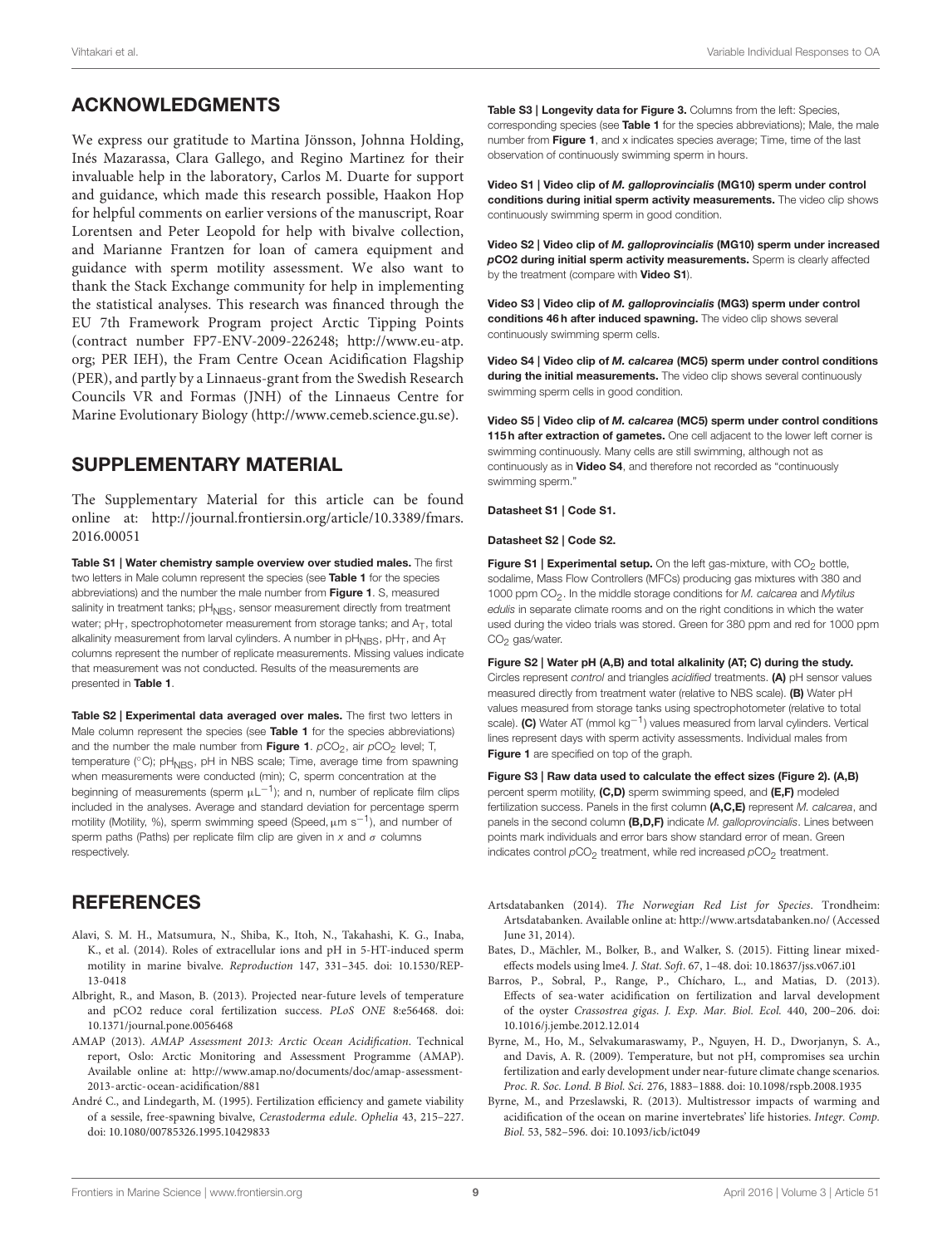- <span id="page-9-38"></span>Byrne, M., Soars, N., Selvakumaraswamy, P., Dworjanyn, S. A., and Davis, A. R. (2010). Sea urchin fertilization in a warm, acidified and high  $pCO_2$  ocean across a range of sperm densities. Mar. Environ. Res. 69, 234–239. doi: 10.1016/j.marenvres.2009.10.014
- <span id="page-9-17"></span>Caldwell, G. S., Fitzer, S., Gillespie, C. S., Pickavance, G., Turnbull, E., and Bentley, M. G. (2011). Ocean acidification takes sperm back in time. Invertebr. Reprod. Dev. 55, 217–221. doi: 10.1080/07924259.2011.574842
- <span id="page-9-36"></span>Chierici, M., Sørensen, K., Johannessen, T., Børsheim, K. Y., Olsen, A., Yakushev, E., et al. (2012). Tilførselsprogrammet 2011 Overvåking av forsuring av Norske Farvann. Technical report, Oslo: Klima- og forurensingsdirektoriatet. Available online at: [http://www.miljodirektoratet.no/old/klif/publikasjoner/2936/ta2936.](http://www.miljodirektoratet.no/old/klif/publikasjoner/2936/ta2936.pdf) [pdf](http://www.miljodirektoratet.no/old/klif/publikasjoner/2936/ta2936.pdf)
- <span id="page-9-32"></span>Christen, R., Schackmann, R. W., and Shapiro, B. M. (1982). Elevation of the intracellular pH activates respiration and motility of sperm of the sea urchin, Strongylocentrotus purpuratus. J. Biol. Chem. 257, 14881–14890.
- <span id="page-9-21"></span>Ciais, P., Sabine, C., Bala, G., Bopp, L., Brovkin, V., Canadell, J., et. al. (2013). "Carbon and other biogeochemical cycles," in Climate Change 2013: The Physical Science Basis. Contribution of Working Group I to the Fifth Assessment Report of the Intergovernmental Panel on Climate Change, eds T. Stocker, D. Qin, G.-K. Plattner, M. Tignor, S. Allen, J. Boschung, A. Nauels, Y. Xia, V. Bex, and P. M. Midgley (Cambridge, UK; New York, NY: Cambridge University Press), 465–570. Available online at:<http://www.ipcc.ch/report/ar5/wg1/>
- <span id="page-9-7"></span>Crimaldi, J. P. (2012). The role of structured stirring and mixing on gamete dispersal and aggregation in broadcast spawning. J. Exp. Biol. 215, 1031–1039. doi: 10.1242/jeb.060145
- <span id="page-9-8"></span>Crimaldi, J. P., and Zimmer, R. K. (2013). The physics of broadcast spawning in benthic invertebrates. Ann. Rev. Mar. Sci. 6, 7.1–7.25. doi: 10.1146/annurevmarine-010213-135119
- <span id="page-9-9"></span>Denny, M., and Shibata, M. (1989). Consequences of surf-zone turbulence for settlement and external fertilization. Am. Nat. 134, 859–889. doi: 10.1086/285018
- <span id="page-9-27"></span>Dickson, A., and Millero, F. (1987). A comparison of the equilibrium constants for the dissociation of carbonic acid in seawater media. Deep Sea Res. A 34, 1733–1743.
- <span id="page-9-28"></span>Dickson, A. G. (1990). Standard potential of the reaction: AgCl(s) + 1 H2(g) = Ag(s)+ HCl(aq), and and the standard acidity constant of the ion HSO-4 in synthetic sea water from 273.15 to 318.15 K. J. Chem. Thermodyn. 22, 113–127. doi: 10.1016/0021-9614(90)90074-Z
- <span id="page-9-25"></span>Dickson, A. G., Sabine, C. L., and Christian, J. R. (2007). Guide to Best Practices for Ocean CO<sub>2</sub> Measurements. Sidney, BC: PICES; special pu edition.
- <span id="page-9-22"></span>Duarte, C. M., Hendriks, I. E., Moore, T. S., Olsen, Y. S., Steckbauer, A., Ramajo, L., et al. (2013). Is ocean acidification an open-ocean syndrome? Understanding anthropogenic impacts on seawater pH. Estuaries Coast. 36, 221–236. doi: 10.1007/s12237-013-9594-3
- <span id="page-9-34"></span>Dupont, S., Dorey, N., Stumpp, M., Melzner, F., and Thorndyke, M. (2013). Longterm and trans-life-cycle effects of exposure to ocean acidification in the green sea urchin Strongylocentrotus droebachiensis. Mar. Biol. 160, 1835–1843. doi: 10.1007/s00227-012-1921-x
- <span id="page-9-6"></span>Evans, J. P., and Sherman, C. D. H. (2013). Sexual selection and the evolution of egg-sperm interactions in broadcast-spawning invertebrates. Biol. Bull. 224, 166–183. Available online at:<http://www.biolbull.org/content/224/3/166.long>
- <span id="page-9-37"></span>Gattuso, J., and Lavigne, H. (2009). Technical note: approaches and software tools to investigate the impact of ocean acidification. Biogeosciences 6, 2121–2133. doi: 10.5194/bg-6-2121-2009
- <span id="page-9-35"></span>Gazeau, F., Duarte, C. M., Gattuso, J. P., Barrón, C., Navarro, N., Rúız, S., et. al. (2005). Whole-system metabolism and CO2 fluxes in a Mediterranean Bay dominated by seagrass beds (Palma Bay, NW Mediterranean). Biogeosciences 2, 43–60. doi: 10.5194/bg-2-43-2005
- <span id="page-9-0"></span>Gienapp, P., Teplitsky, C., Alho, J. S., Mills, J. A., and Merilä, J. (2008). Climate change and evolution: disentangling environmental and genetic responses. Mol. Ecol. 17, 167–178. doi: 10.1111/j.1365-294X.2007.03413.x
- <span id="page-9-18"></span>Gosling, E. M. (1984). The systematic status of Mytilus galloprovincialis in Western Europe. Malacologia 25, 551–568.
- <span id="page-9-16"></span>Havenhand, J. N., Buttler, F. R., Thorndyke, M. C., and Williamson, J. E. (2008). Near-future levels of ocean acidification reduce fertilization success in a sea urchin. Curr. Biol. 18, 651–652. doi: 10.1016/j.cub.2008.06.015
- <span id="page-9-31"></span>Havenhand, J. N., and Schlegel, P. (2009). Near-future levels of ocean acidification do not affect sperm motility and fertilization kinetics in the

oyster Crassostrea gigas. Biogeosciences 6, 3009–3015. doi: 10.5194/bg-6- 3009-2009

- <span id="page-9-30"></span>Hedges, L. V., Gurevitch, J., and Curtis, P. S. (1999). The meta-analysis of response ratios in experimental ecology. Ecology 80, 1150–1156. doi: 10.1890/0012- 9658(1999)080[1150:TMAORR]2.0.CO;2
- <span id="page-9-23"></span>Hendriks, I. E., Duarte, C. M., Olsen, Y. S., Steckbauer, A., Ramajo, L., Moore, T. S., et al. (2014). Biological mechanisms supporting adaptation to ocean acidification in coastal ecosystems. Estuar. Coast. Shelf Sci. 152, A1–A8. doi: 10.1016/j.ecss.2014.07.019
- <span id="page-9-11"></span>Himmelman, J., Dumont, C., Gaymer, C., Valliéres, C., and Drolet, D. (2008). Spawning synchrony and aggregative behaviour of cold-water echinoderms during multi-species mass spawnings. Mar. Ecol. Prog. Ser. 361, 161–168. doi: 10.3354/meps07415
- <span id="page-9-1"></span>Hoffmann, A. A., and Sgró, C. M. (2011). Climate change and evolutionary adaptation. Nature 470, 479–485. doi: 10.1038/nature09670
- <span id="page-9-20"></span>Hofmann, G. E., Smith, J. E., Johnson, K. S., Send, U., Levin, L. A., Micheli, F., et al. (2011). High-frequency dynamics of ocean pH: a multi-ecosystem comparison. PLoS ONE 6:e28983. doi: 10.1371/journal.pone.0028983
- <span id="page-9-24"></span>Honkoop, P. J. C., Luttikhuizen, P. C., and Piersma, T. (1999). Experimentally extending the spawning season of a marine bivalve using temperature change and fluoxetine as synergistic triggers. Mar. Ecol. Prog. Ser. 180, 297–300. doi: 10.3354/meps180297
- <span id="page-9-19"></span>ISSG (2014). Global Invasive Species Database. Available online at: [http://www.issg.](http://www.issg.org/) [org/](http://www.issg.org/) (Accessed January 31, 2014).
- <span id="page-9-14"></span>Johnson, S. L., and Yund, P. O. (2004). Remarkable longevity of dilute sperm in a free-spawning colonial ascidian. Biol. Bull. 206, 144–151. doi: 10.2307/15 43638
- <span id="page-9-3"></span>Kroeker, K. J., Kordas, R. L., Crim, R., Hendriks, I. E., Ramajo, L., Singh, G. S., et al. (2013). Impacts of ocean acidification on marine organisms: quantifying sensitivities and interaction with warming. Glob. Chang. Biol. 19, 1884–1896. doi: 10.1111/gcb.12179
- <span id="page-9-15"></span>Kupriyanova, E. K., and Havenhand, J. N. (2005). Effects of temperature on sperm swimming behaviour, respiration and fertilization success in the serpulid polychaete, Galeolaria caespitosa (Annelida: Serpulidae). Invertebr. Reprod. Dev. 48, 7–17. doi: 10.1080/07924259.2005.9652166
- <span id="page-9-2"></span>Kurihara, H. (2008). Effects of CO<sub>2</sub>-driven ocean acidification on the early developmental stages of invertebrates. Mar. Ecol. Ser. 373, 275–284. doi: 10.3354/meps07802
- <span id="page-9-29"></span>Kuznetsova, A., Bruun Brockhoff, P., and Haubo Bojesen Christensen, R. (2015). lmerTest: Tests in Linear Mixed Effects Models. R package version 2.0-29. Available online at:<https://CRAN.R-project.org/package=lmerTest>
- <span id="page-9-10"></span>Levitan, D., and Young, C. (1995). Reproductive success in large populations: empirical measures and theoretical predictions of fertilization in the sea biscuit Clypeaster rosaceus. J. Exp. Mar. Biol. Ecol. 190, 221–241. doi: 10.1016/0022- 0981(95)00039-T
- <span id="page-9-13"></span>Levitan, D. R. (2000). Sperm velocity and longevity trade off each other and influence fertilization in the sea urchin Lytechinus variegatus. Proc. R. Soc. Lond. B Biol. Sci. 267, 531–534. doi: 10.1098/rspb.2000.1032
- <span id="page-9-4"></span>Levitan, D. R. (2008). Gamete traits influence the variance in reproductive success, the intensity of sexual selection, and the outcome of sexual conflict among congeneric sea urchins. Evolution 62, 1305–1316. doi: 10.1111/j.1558- 5646.2008.00378.x
- <span id="page-9-33"></span>Levitan, D. R., and Petersen, C. (1995). Sperm limitation in the sea. Trends Ecol. Evol. 10, 228–231. doi: 10.1016/S0169-5347(00)89071-0
- <span id="page-9-12"></span>Levitan, D. R., Sewell, M. A., and Chia, F.-S. (1991). Kinetics of fertilization in the sea urchin Strongylocentrotus franciscanus: interaction of gamete dilution, age, and contact time. Biol. Bull. 181, 371–378. doi: 10.2307/1542357
- <span id="page-9-39"></span>Levy, L. A., and Couturier, C. A. (1996). Effects of sperm longevity and gamete concentrations on fertilization success in the blue mussel. Bull. Aquacult. Ass. Can. 96, 71–73.
- <span id="page-9-5"></span>Lotterhos, K., and Levitan, D. (2010). "Gamete release and spawning behavior in broadcast spawning marine invertebrates," in The Evolution of Primary Sexual Characters in Animals, eds J. Leonard and A. Cordoba-Aguilar (New York, NY: Oxford University Press), 99–120.
- <span id="page-9-26"></span>Mehrbach, C., Culberson, C. H., Hawley, J. E., and Pytkowicz, R. M. (1973). Measurement of the apparent dissociation constants of carbonic acid in seawater at atmospheric pressure. Limnol. Oceanogr. 8, 897–907. doi: 10.4319/lo.1973.18.6.0897